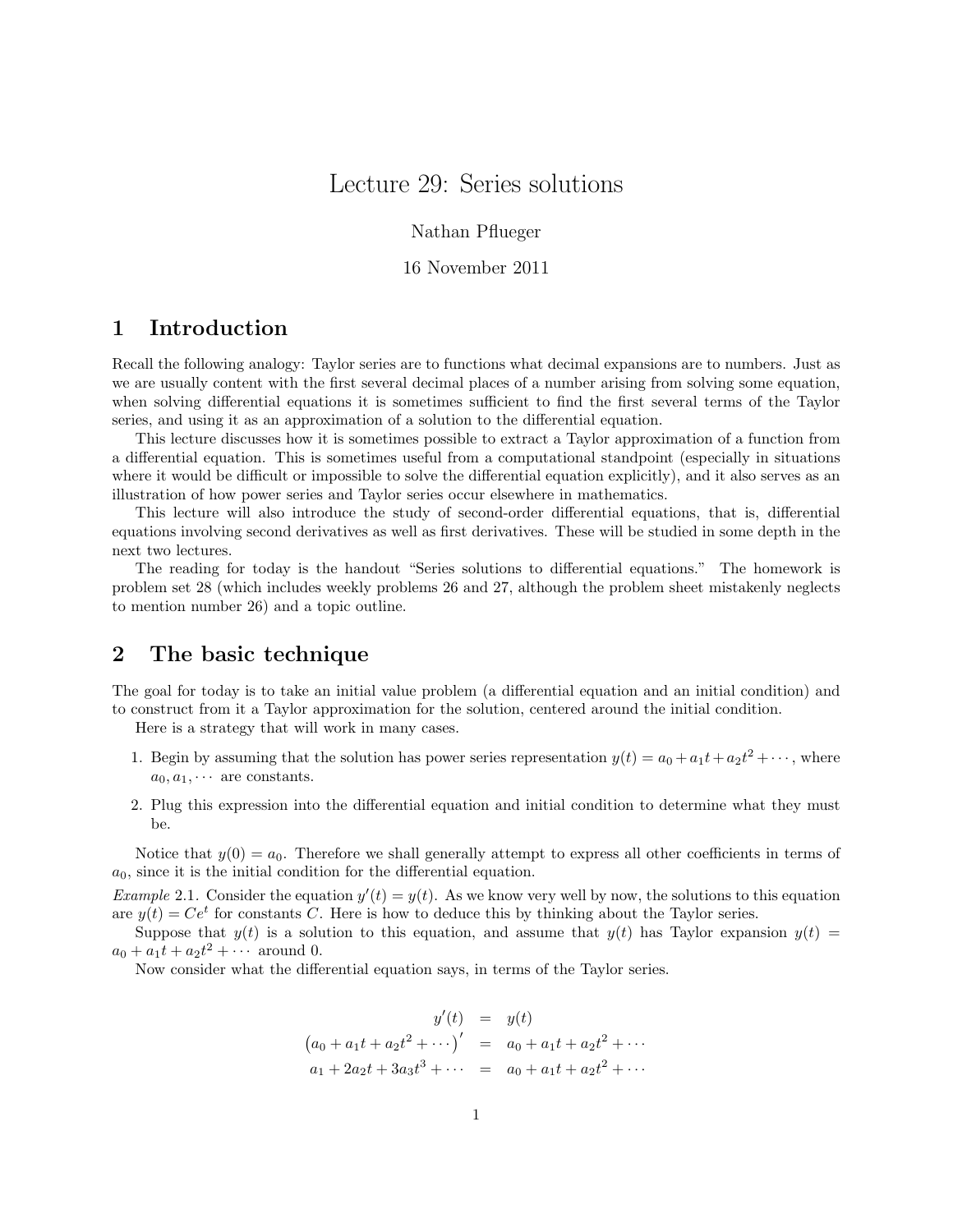Since these two Taylor series represent the same function, all of their coefficients must be equal. Therefore:

$$
a_1 = a_0
$$
  
\n
$$
2a_2 = a_1
$$
  
\n
$$
3a_3 = a_2
$$
  
\n...

Now observe that this means that every single coefficient is determined only by the first coefficient. Indeed,  $a_1 = a_0$ , then  $a_2 = \frac{1}{2}a_1 = \frac{1}{2}a_0$ , then  $a_3 = \frac{1}{3}a_2 = \frac{1}{3}\frac{1}{2}a_0$ , and so on. It is not hard to see the general pattern.

$$
a_n = \frac{1}{n!}a_0
$$

Therefore  $y(t)$  has a Taylor series expansion given by the following.

$$
a_0 + a_0t + \frac{a_0}{2}t^2 + \frac{a_0}{3!}t^3 + \cdots
$$
  
=  $a_0 \left(1 + t + \frac{1}{2}t^2 + \frac{1}{3!}t^3 + \cdots \right)$ 

Indeed, this shows, as we have seen by other means, that all solutions of this differential equation have the form  $y(t) = a_0 e^t$ , for a constant  $a_0$ .

*Example* 2.2. Now consider the equation  $y' = ky$ , where k is a constant. We can apply the same reasoning to this equation. Suppose that  $y(t) = a_0 + a_1t + a_2t^2 + \cdots$ , and plug this into the differential equation.

$$
y'(t) = ky(t)
$$
  
\n
$$
(a_0 + a_1t + a_2t^2 + \cdots)' = k(a_0 + a_1t + a_2t^2 + \cdots)
$$
  
\n
$$
a_1 + 2a_2t + 3a_3t^3 + \cdots = ka_0 + ka_1t + ka_2t^2 + \cdots
$$

Now, equate the coefficients one by one.

$$
\begin{array}{rcl}\na_1 & = & ka_0 \\
2a_2 & = & ka_1 \\
3a_3 & = & ka_2 \\
\vdots & \vdots & \ddots\n\end{array}
$$

Now, if we fix the first coefficient, these conditions determine all of the other coefficients.

$$
a_1 = ka_0
$$
  
\n
$$
a_2 = \frac{k}{2}a_1 = \frac{k^2}{2}a_0
$$
  
\n
$$
a_3 = \frac{k}{3}a_2 = \frac{k^3}{3 \cdot 2}a_0
$$
  
\n...  
\n
$$
a_n = \frac{k^n}{n!}a_0
$$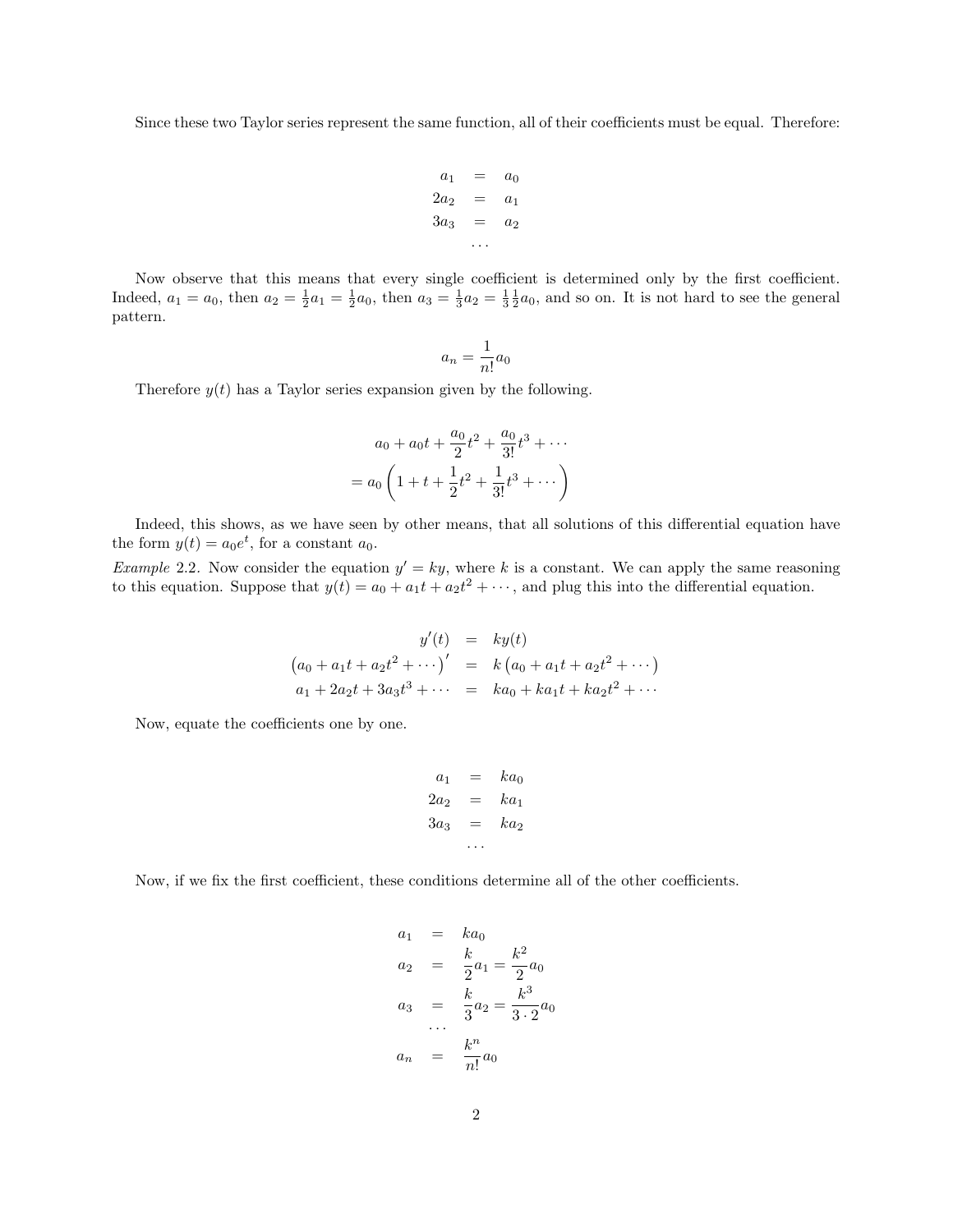Putting this coefficients back into the series, we obtain the following form for the solution as a power series.

$$
a_0 \left( 1 + kt + \frac{k^2}{2}t^2 + \frac{k^3}{3!}t^2 + \cdots \right)
$$

You should check that this is the same thing as the Taylor series for  $a_0e^{kt}$ .

*Example* 2.3. Consider the differential equation  $y'(t) = 2t \cdot y(t)$ . This equation is separable, so we could solve it using methods from the previous class. But we can also get a series solution for this equation fairly easily.

Begin as usual by assuming that  $y(t) = a_0 + a_1t + a_2t^2 + \cdots$ . Then we can write each side of this equation as a power series.

$$
y'(t) = a_1 + 2a_2t + 3a_3t^2 + \cdots
$$
  
2t \t y(t) = 0 + 2a\_0t + 2a\_1t^2 + 2a\_2t^3 + \cdots

Now, equate the terms of these two expressions, one by one.

$$
a_1 = 0\n2a_2 = 2a_0\n3a_3 = 2a_1\n4a_4 = 2a_2\n...
$$

Now, as usual let us attempt to use these equations to write all other coefficients in terms of the initial term  $a_0$ . This is slightly trickier in this case, but still straightforward.

$$
a_1 = 0
$$
  
\n
$$
a_2 = a_0
$$
  
\n
$$
a_3 = \frac{2}{3}a_1 = 0
$$
  
\n
$$
a_4 = \frac{2}{4}a_2 = \frac{1}{2}a_0
$$
  
\n
$$
a_5 = \frac{2}{5}a_1 = 0
$$
  
\n
$$
a_6 = \frac{2}{6}a_4 = \frac{1}{3}\frac{1}{2}a_0
$$
  
\n
$$
a_7 = \frac{2}{7}a_5 = 0
$$
  
\n
$$
a_8 = \frac{2}{8}a_6 = \frac{1}{4}\frac{1}{3}\frac{1}{2}a_0
$$

The pattern should be becoming clear. The even-degree coefficients are  $a_{2n} = \frac{1}{n!}a_0$ , while the odd-degree coefficients are 0. Hence here is the Taylor series.

$$
a_0 + a_0t^2 + \frac{1}{2}a_0t^4 + \frac{1}{3!}t^6 + \cdots
$$

Notice that this can also be written as follows.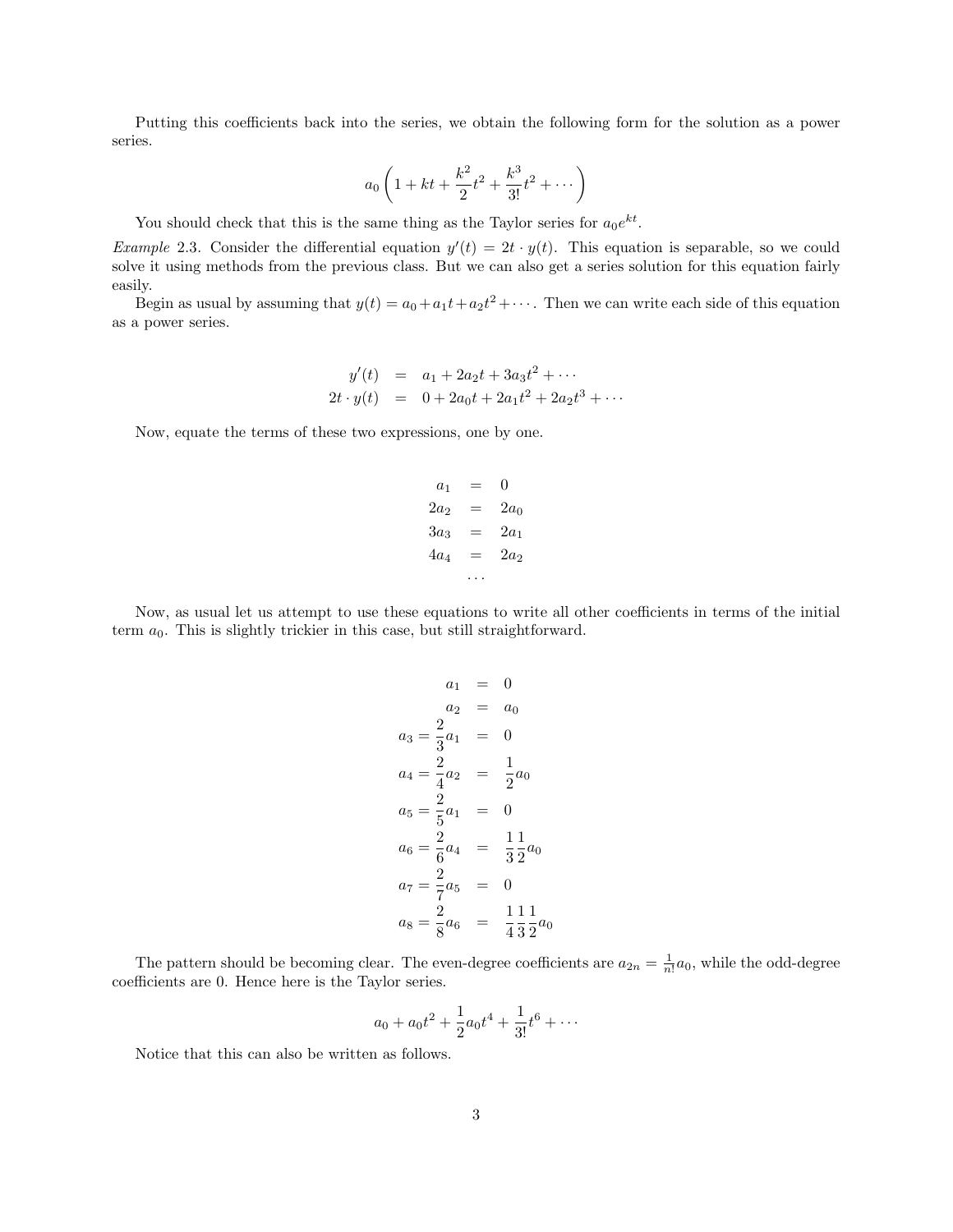$$
a_0\left(1+t^2+\frac{1}{2}(t^2)^2+\frac{1}{3!}(t^2)^3+\cdots\right)
$$

You should recognize this as the Taylor series for  $a_0e^{t^2}$ . Indeed, you would also discover this solution by separating the equation.

### 3 Non-separable examples

The examples so far have all been of a sort that we already knew how to solve, namely separable equations. here are some examples that cannot be solved by separation of variables, but are easy to solve by considering the series.

*Example* 3.1. Consider the equation  $y' = x + y$ , where y is a function of x.

Suppose that  $y(x) = a_0 + a_1x + a_2x^2 + \cdots$ . Then we can express the two sides of this equation as follows.

$$
y'(x) = a_1 + 2a_2x + 3a_3x^3 + \cdots
$$
  

$$
x + y(x) = a_0 + (a_1 + 1)x + a_2x^2 + a_3x^3 + \cdots
$$

Now equating these terms one by one results in the following.

$$
a_1 = a_0
$$
  
\n
$$
a_2 = \frac{a_1 + 1}{2} = \frac{1}{2}(a_0 + 1)
$$
  
\n
$$
a_3 = \frac{1}{3}a_2 = \frac{1}{3!}(a_0 + 1)
$$
  
\n
$$
a_4 = \frac{1}{4}a_3 = \frac{1}{4!}(a_0 + 1)
$$

Therefore the Taylor series looks as follows.

$$
a_0 + a_0x + \frac{a_0 + 1}{2}x^2 + \frac{a_0 + 1}{3!}x^3 + \frac{a_0 + 1}{4!}x^4 + \cdots
$$

You might recognize this as a power series representation for  $(a_0 + 1)e^x - x - 1$ , which is indeed one way to write the general solution to this differential equation.

*Example* 3.2. Consider the differential equation  $y' = 2xy + e^x$ . This one is a bit more complicated, but the technique is the same. To save effort, let us only compute a third-order approximation to a solution of this function.

Assume that  $y(x) = a_0 + a_1x + a_2x^2 + \cdots$ . Then as usual, the right hand side can be expressed as follows.

$$
y'(x) = a_1 + 2a_2x + 3a_3x^2 + \cdots
$$

The right side can be written as a sum of two power series, which can then be combined.

$$
2xy(x) + e^x = (2a_0x + 2a_1x^2 + 2a_2x^3 + \cdots) + (1 + x + \frac{1}{2}x^2 + \cdots)
$$
  
= 1 + (2a\_0 + 1)x + (2a\_1 + \frac{1}{2})x^2 + (2a\_2 + \frac{1}{3!})x^3 + \cdots

Now, equation the coefficients of these two expressions one by one to solve for the values  $a_1, a_2, \cdots$ .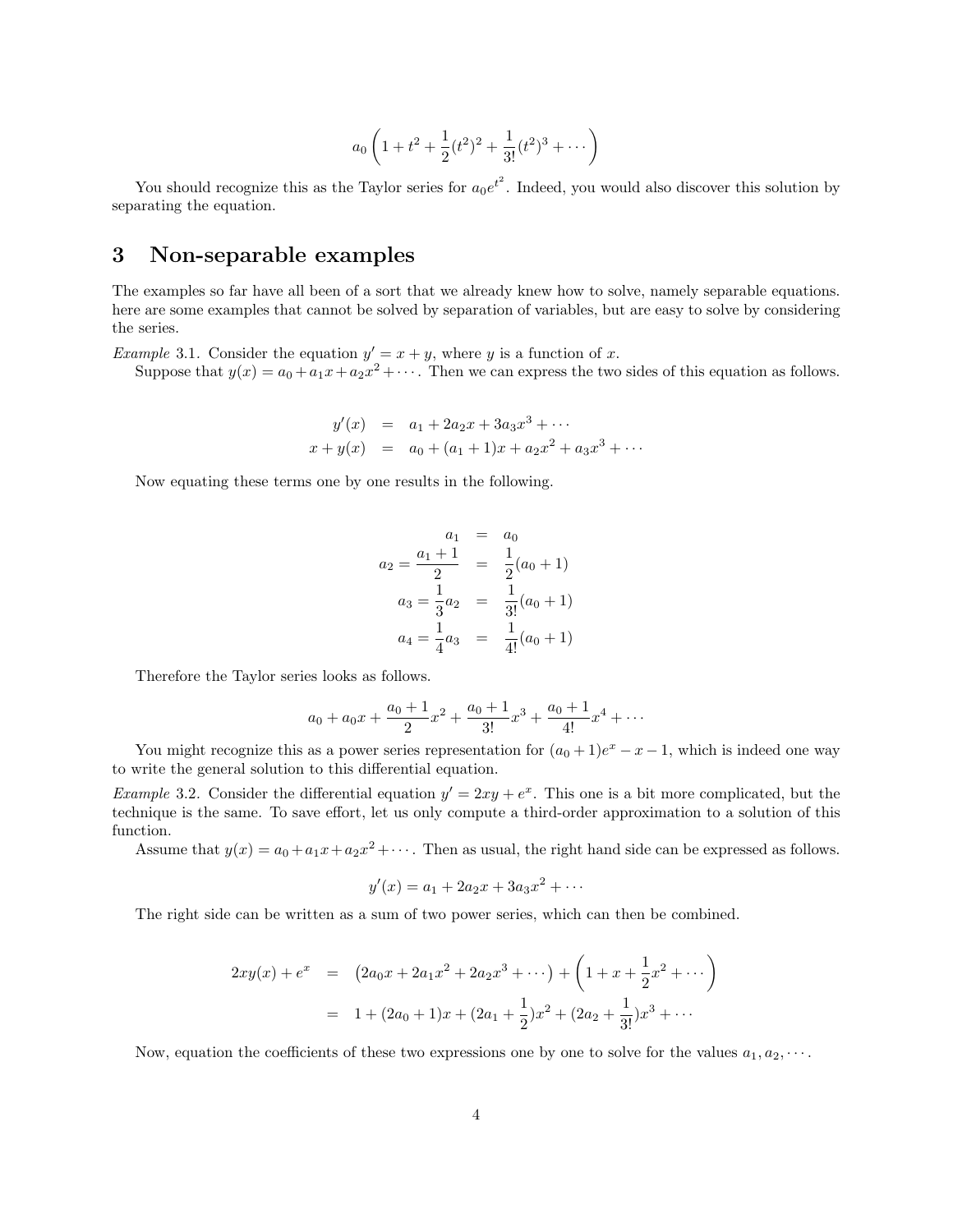$$
a_1 = 1
$$
  
\n
$$
a_2 = \frac{1}{2}(2a_0 + 1)
$$
  
\n
$$
= a_0 + \frac{1}{2}
$$
  
\n
$$
a_3 = \frac{1}{3}(2a_1 + \frac{1}{2})
$$
  
\n
$$
= \frac{2}{3} + \frac{1}{3!}
$$

It would be possible to keep going (and eventually to find a pattern and even a closed form solution), but for now let us be content to stop here with a third-order approximation.

$$
y(x) \approx a_0 + x + (a_0 + \frac{1}{2})x^2 + (\frac{2}{3} + \frac{1}{3!})x^3
$$

One of the strengths of the power series approach is that it can be used to get polynomial approximations to solutions, without necessarily totally solving the equation.

## 4 Second-order equations

Beginning in the next lecture, we will begin to study second-order differential equations. A second order differential equation is a differential equation which involved second, as well as first, derivatives. As a brief introduction, here is a first example of such an equation.

*Example* 4.1. Find all solutions to the differential equation  $y'' = y$ , where y is a function of t.

Let us use the same strategy as before: begin by assuming that  $y(t) = a_0 + a_1t + a_2t^2 + \cdots$ . Then  $y''(t) = 2a_2 + 3 \cdot 2a_3t + 4 \cdot 3a_4t^2 + 5 \cdot 4a_5t^3 + \cdots$ 

As before, let us equation these two series, term by term.

$$
2a_2 = a_0
$$
  
\n
$$
3 \cdot 2a_3 = a_1
$$
  
\n
$$
4 \cdot 3a_4 = a_2
$$
  
\n...

Now, we can solve for most of the terms of the series.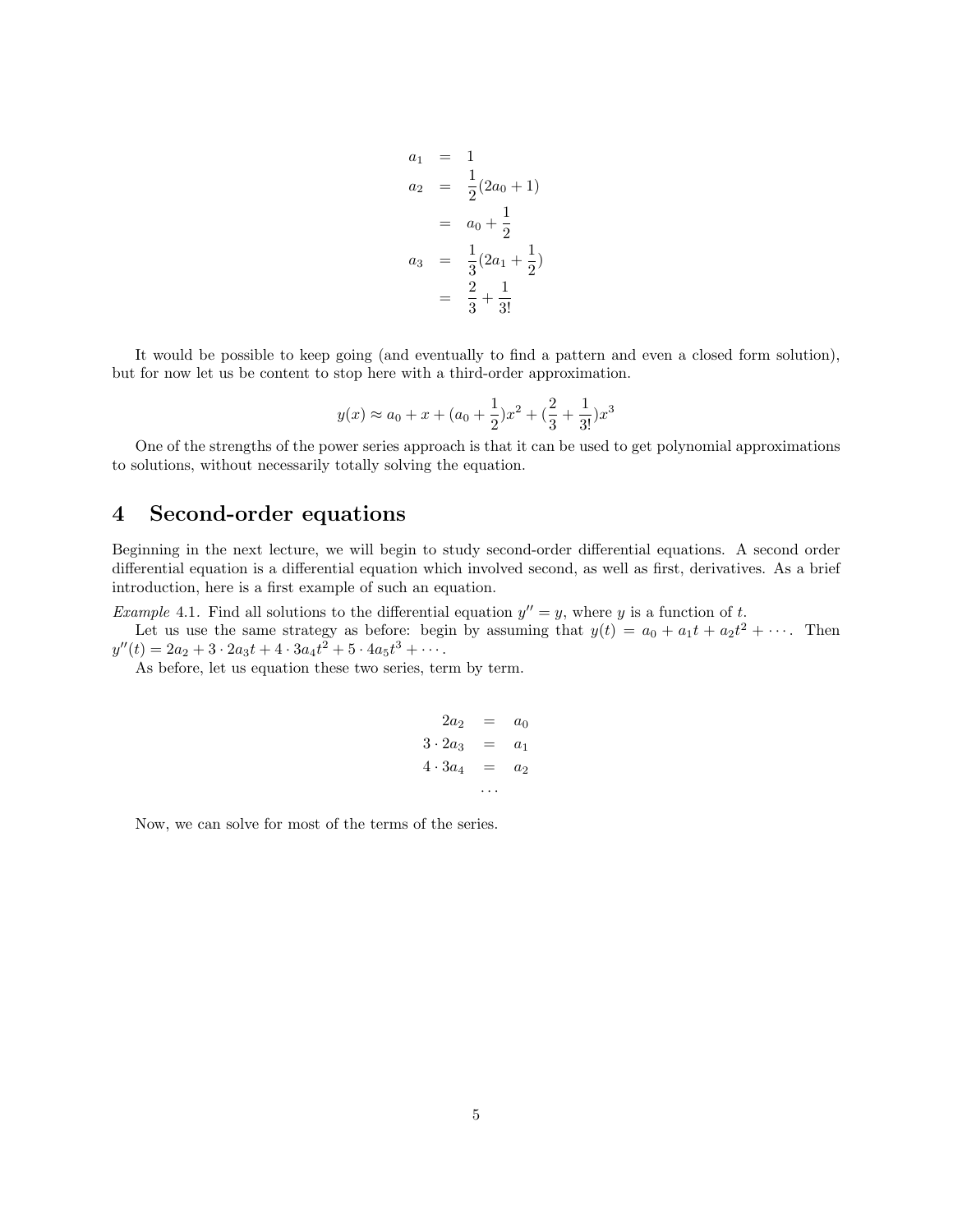$$
a_2 = \frac{1}{2}a_0
$$
  
\n
$$
a_3 = \frac{1}{3\cdots 2}a_1
$$
  
\n
$$
a_4 = \frac{1}{4\cdot 3}a_2
$$
  
\n
$$
a_5 = \frac{1}{4!}a_0
$$
  
\n
$$
a_5 = \frac{1}{5\cdot 4}a_3
$$
  
\n
$$
a_6 = \frac{1}{6\cdot 5}a_4
$$
  
\n
$$
a_6 = \frac{1}{6\cdot 5}a_0
$$

Now, there is a pattern beginning to emerge, but it slightly peculiar: each term is written either  $a_n = \frac{1}{n!} a_0$ (when *n* is even) or  $a_n = \frac{1}{n!} a_1$  (when *n* is odd). There is no way to solve for  $a_1$  in terms of  $a_0$ ; both variables are free. In fact, we can write the solution to this equation as follows.

$$
y(x) = a_0 \left( 1 + \frac{1}{2}x^2 + \frac{1}{4!}x^4 + \dots \right) + a_1 \left( x + \frac{1}{3!}x^3 + \frac{1}{5!}x^5 + \dots \right)
$$

Observation 4.2 (not for exam). The example above shows that all solutions to  $y'' = y$  arise from combining two functions. These two functions actually have names: they are called the hyperbolic trigonometric functions, and are denoted as follows. They are named because of their formal similarity to the usual trigonometric functions: if these series are modified so that the terms alternate signs, one obtains the Taylor series for  $\cos x$  and  $\sin x$ .

$$
\cosh x = 1 + \frac{1}{2}x^2 + \frac{1}{4!}x^4 + \cdots
$$
  
\n
$$
\sinh x = x + \frac{1}{3!}x^3 + \frac{1}{5!}x^5 + \cdots
$$

You may also verify, if you wish, that these functions can be defined without series as follows:  $\cosh x =$  $\frac{1}{2}(e^x + e^{-x})$ , and sinh  $x = \frac{1}{2}(e^x - e^{-x})$ . Notice that  $\frac{d}{dx}\cosh x = \sinh x$  and  $\frac{d}{dx}\sinh x = \cosh x$ , which is another formal similarity with  $\sin x$  and  $\cos x$ .

We saw in the previous example that it takes two parameters, rather than one, to specify a solution to a second-order equation (in this case,  $a_0$  and  $a_1$ ). Indeed, given a differential equation like  $y''(x) = y(x)$ , I must specify not just  $y(0)$ , but also  $y'(0)$ , in order to uniquely determine a solution of the differential equation.

There is a physical interpretation to this: a second-order differential equation can be thought of as determining the acceleration of a particle, which is to say the amount of force applied to it. In order to track the trajectory of a particle under the influence of various forces, I need to know not just where it starts, but how fast it is moving when it starts.

Definition 4.3. A second-order *initial value problem* consists of a second-order differential equation for a function  $y(x)$ , a chosen value  $y(0)$ , and a chosen value  $y'(0)$ .